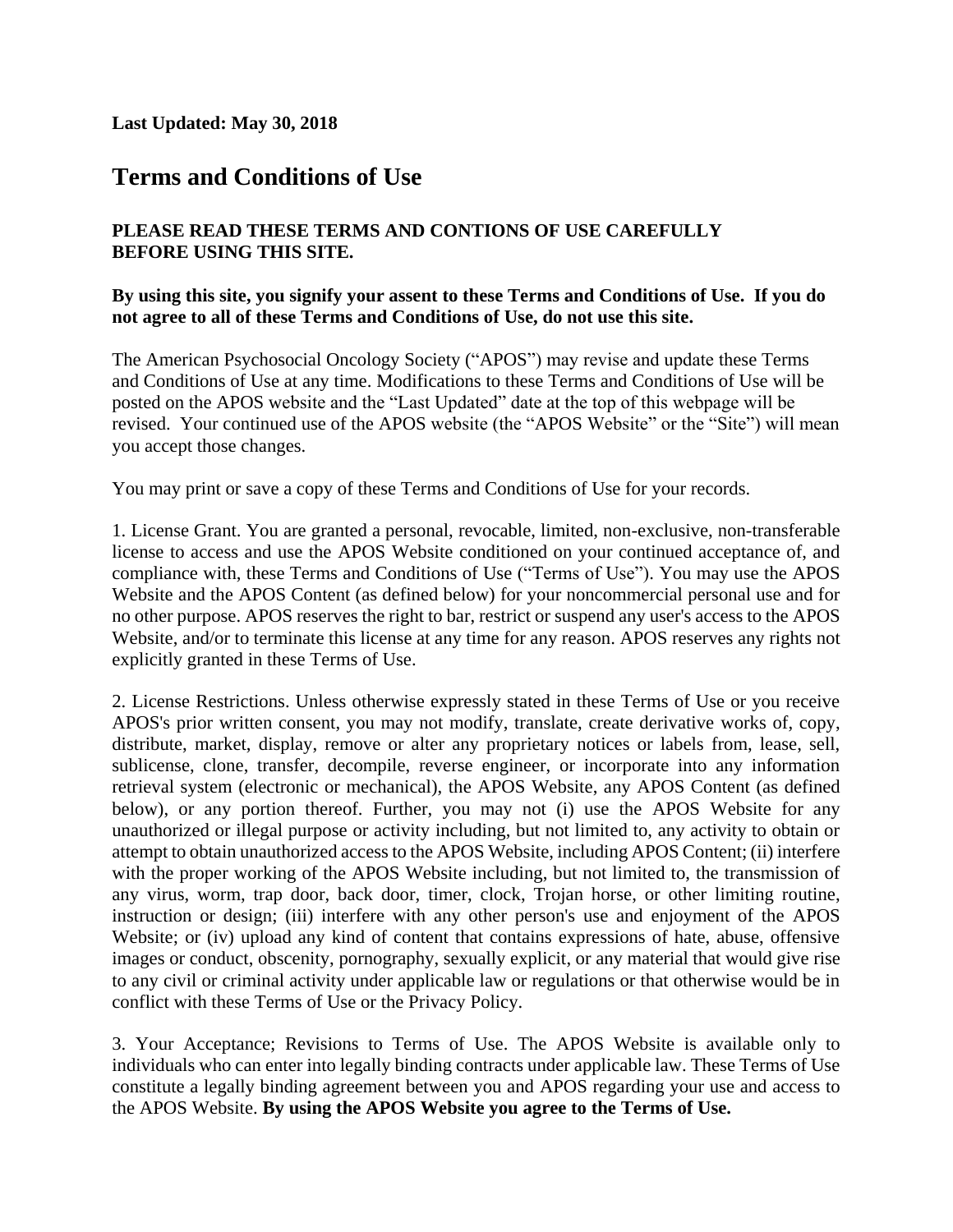APOS reserves the right to revise these Terms of Use at any time in its sole discretion by posting revised Terms of Use to the APOS Website. Your use of the APOS Website signifies your acceptance of all the terms and conditions contained within the Terms of Use posted at the time of your use. You will be responsible for regularly reviewing the Terms of Use posted to the APOS Website. No revision to these Terms of Use, including to the Arbitration provision set forth in Section 23, shall apply to a controversy or claim of which APOS had actual notice on or before the date of any such revision.

4. APOS Policies; Additional Terms and Conditions. APOS's Privacy Policy, as well as other additional terms and conditions applicable to certain portions of the APOS Website (collectively "Additional Terms and Conditions") are incorporated herein by reference. To the extent that there is a conflict between these Terms of Use and any Additional Terms and Conditions for the activity in which you choose to participate, the Additional Terms and Conditions shall govern.

5. Click-Through Agreements. Before using certain areas of the APOS Website you may be asked to indicate your acceptance of additional special terms and conditions by clicking a button marked "I Accept" "I Agree" "Okay" "I Consent" or other words or actions that similarly acknowledge your consent or acceptance of a Click-Through Agreement. To the extent there is a conflict between these Terms of Use and any Click-Through Agreement for the activity in which you choose to participate, the Click Through Agreement will govern.

6. Personal Login Information. Certain features and areas of the APOS Website are available only with registration, login and/or a paid subscription. If you are required to register and select a unique login and password ("Personal Login Information"), you must keep your Personal Login Information confidential. Your Personal Login Information is personal to you and you may not allow any third party to use it under any circumstances. APOS is not liable for any harm caused by or related to the theft, misappropriation, disclosure, or unauthorized use of your Personal Login Information. You must contact APOS at [info@APOS.org](mailto:info@ASCPP.org) immediately if you become aware of or believe there is or may have been any unauthorized use of your Personal Login Information, or otherwise wish to deactivate your Personal Login Information due to security concerns.

7. Privacy Policy. For information about APOS's data protection practices and APOS's use and protection of your personal information, please read APOS's [privacy](https://apos-society.org/about-us/privacy-policy/) policy ("Privacy Policy") which is incorporated into and made a part of these Terms of Use.

8. User Obligations. You warrant that you will abide by all applicable local, state, national and international laws and regulations with respect to your use of the APOS Website and not interfere with the use and enjoyment of the APOS Website by other users or with APOS's operation and management of the APOS Website. You will, at all times, provide true, accurate, current, authorized, and complete information when submitting information or materials on the APOS Website, including, without limitation, information required to be provided through an APOS registration form. If any false, inaccurate, untrue, unauthorized or incomplete information is submitted by you, APOS reserves the right to terminate your access and use of the APOS Website. You warrant that you will not impersonate any other person or entity, whether actual or fictitious, when using the APOS Website, or defame or otherwise harm any party, including APOS, through your use of the APOS Website.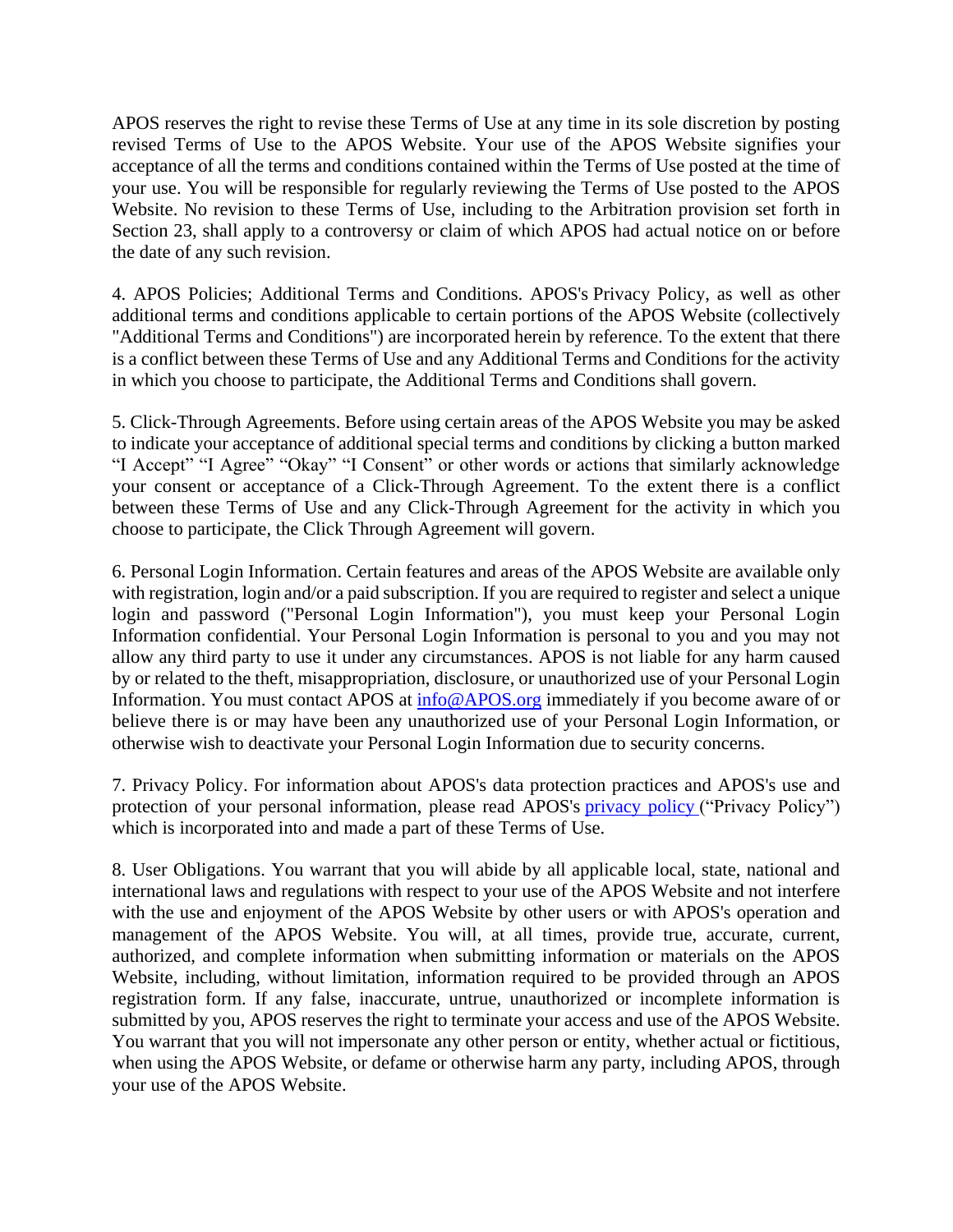9. User-Generated Content. In some instances, APOS may allow posting of third party content, including without limitation user content or content which you may create. APOS does not claim ownership of content that you post on or through the APOS Website, such as comments or posts that you submit on forums, blogs, or other websites ("User-Generated Content"). When submitting User-Generated Content, you will abide by any terms set by APOS with respect to such submission, all of which terms are incorporated herein by reference. You also acknowledge that you alone are fully responsible for the User-Generated Content you submit and that you own or have the rights to use the User-Generated Content. You agree that by submitting the User-Generated Content, you hereby grant to APOS a perpetual, non-exclusive, fully paid and royaltyfree, transferable, sub-licensable, worldwide license to use, download, duplicate, display, distribute, modify and creative derivative works of the User-Generated Content, subject to APOS's Privacy Policy. You agree to post or submit User-Generated Content for non-commercial purposes only, submit all materials in the English language, provide that all submissions are topic or article relevant, and that all content will be legible and comprehensible. With respect to content from the Site that you download under these Terms of Use, the authorization given herein is for a single copy of the material on the APOS Site for your personal, non-commercial use, and only if you include the following copyright notice: "© 2018 APOS, All Rights Reserved" and any other copyright and proprietary notices that are contained in the content. You agree that you will not upload any including any personally identifiable information (such as name, phone number, email address, social security number, etc.) or private health information to the Site and you agree that any upload is non-confidential for all purposes, and you release APOS from any liability with respect to invasion of privacy, rights of publicity, or other similar right or tort action with respect to subsequent disclosure of such content (except for the rights you may have under the Privacy Policy.

10. Proprietary Rights. The content of the APOS Website includes, without limitation, (i) APOS's trademarks, service marks, logos, brands, and brand names, trade dress and trade names and other distinctive identification (collectively "APOS Marks"); and (ii) information, data, materials, interfaces, computer code, databases, products, services, software applications and tools, text, images, photographs, audio and video material, and artwork, and (iii) the design, structure, selection, compilation, assembly, coordination, expression, functionalities, applications, look and feel, and arrangement of any content contained in or available through the APOS Website (the items identified in subsections (i) (ii) and (iii) shall be collectively referred to herein as "APOS Content"). APOS Content is the property of APOS, its licensors, sponsors, partners, advertisers, content providers or other third parties and is protected by law including, but not limited to, United States copyright, trade secret, patent, and trademark law, as well as other state, national and international laws, treaties and regulations. The reproduction, transmission, distribution, sale, publication, broadcast, circulation or dissemination of any APOS Content by you, or by you through any other person or entity, is prohibited unless express written consent is separately obtained from APOS or the owner of such content if APOS is not the owner. Any use of APOS Marks without APOS's express written consent is strictly prohibited. You may not alter, delete, obscure or conceal any copyright or other notices appearing in APOS Content, including any such notices appearing on any APOS Content you are permitted to download, transmit, display, print, or reproduce from the APOS Website.

11. Responsibility for Use of the Internet and the APOS Website. Use of the Internet and the APOS Website is solely at your risk and is subject to all applicable local, state, national and international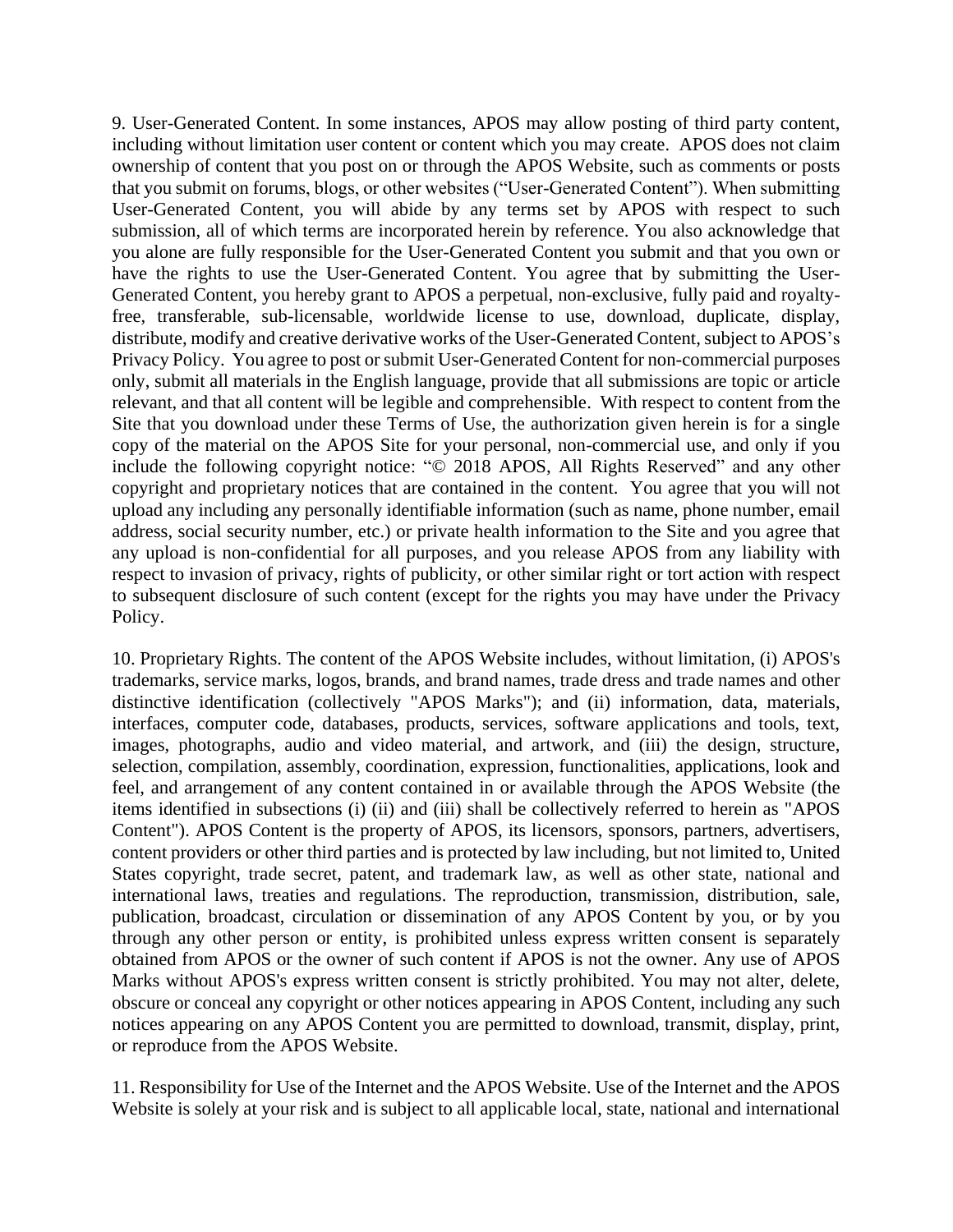laws and regulations. APOS does not guarantee the confidentiality or security of any communication or other material transmitted to or from the APOS Website over the Internet or other communication network. APOS shall not be obligated to correct or update the APOS Website, APOS Content or the User-Generated Content and APOS shall not be liable for omissions, typographical errors, or out-of-date information which may appear on the APOS Website. You understand and agree that with using the Site, information will be transmitted over a medium (the Internet) that may be beyond the control and jurisdiction of APOS. Accordingly, APOS assumes no liability for or relating to the delay, failure, interruption, or corruption of data or other information transmitted in connection with the use of the Site.

12. Disclaimer. APOS Content (including, without limitation User-Generated Content), such as text, graphics, images, and other material contained on the Site, is provided for **informational purposes only** and is not intended as medical advice, or as a substitute for professional medical advice, diagnosis, or treatment. Always seek the advice of your physician or other qualified health provider with any questions you may have regarding a medical condition and never disregard such advice or delay seeking it because of something that you have read on the Site. If you think you may have a medical condition or an emergency, call your doctor or 911 immediately. APOS does not recommend or endorse any specific tests, physicians, clinicians, protocols, procedures, products, opinions, or any other information that may be mentioned at the Site. Reliance on any information at the Site is solely at your own risk. Content at the site may not have been through relevant peer review or required governmental approvals and may also contain incidental inaccuracies. Additionally, to the fullest extent permitted by law and these Terms of Use, APOS disclaims and makes no warranties or representations with respect to the information presented at the Site or the satisfaction of any governmental regulations requiring disclosure of information on prescription drug products or the approval of any procedures, protocols, or tools (including any software tools) with regard to the content at the Site. The diagnoses and/or treatments/protocols displayed on this Site can be made by a qualified health professional. Going through the list of symptoms provided at the Site or professional discussions at the Site with respect to either symptoms, conditions, or treatments may give you an idea of what types of issues to discuss with your health care provider, but you should not use any information contained on the Site to conclude that you, or someone else, does or does not have a specific medical condition, or what treatment to seek for any medical condition. The Site may contain health- or medical-related materials that are sexually explicit or offensive. If you find such materials offensive, you may not want to use the Site.

13. Patient Information. The APOS Website, including any public forums which you may access via the APOS Website, may contain confidential patient information ("Patient Information"). State and federal laws, as well as ethical and licensure requirements, may impose obligations with respect to patient confidentiality that may limit your ability to receive, disclose, or make use of Patient Information, including transmitting Patient Information to others. You warrant that you will comply with all laws that may directly or indirectly govern your retrieval, use, transmission, processing, receipt, reporting, disclosure, or storage of Patient Information. You are solely responsible for obtaining and maintaining any patient consents, if applicable, and all other consents or permissions required by law or advisable with respect to your retrieval, use, transmission, processing, receipt, reporting, disclosure or storage of Patient Information. You shall be solely responsible for your retrieval, use or misuse, transmission, processing, receipt, reporting, disclosure or storage of Patient Information.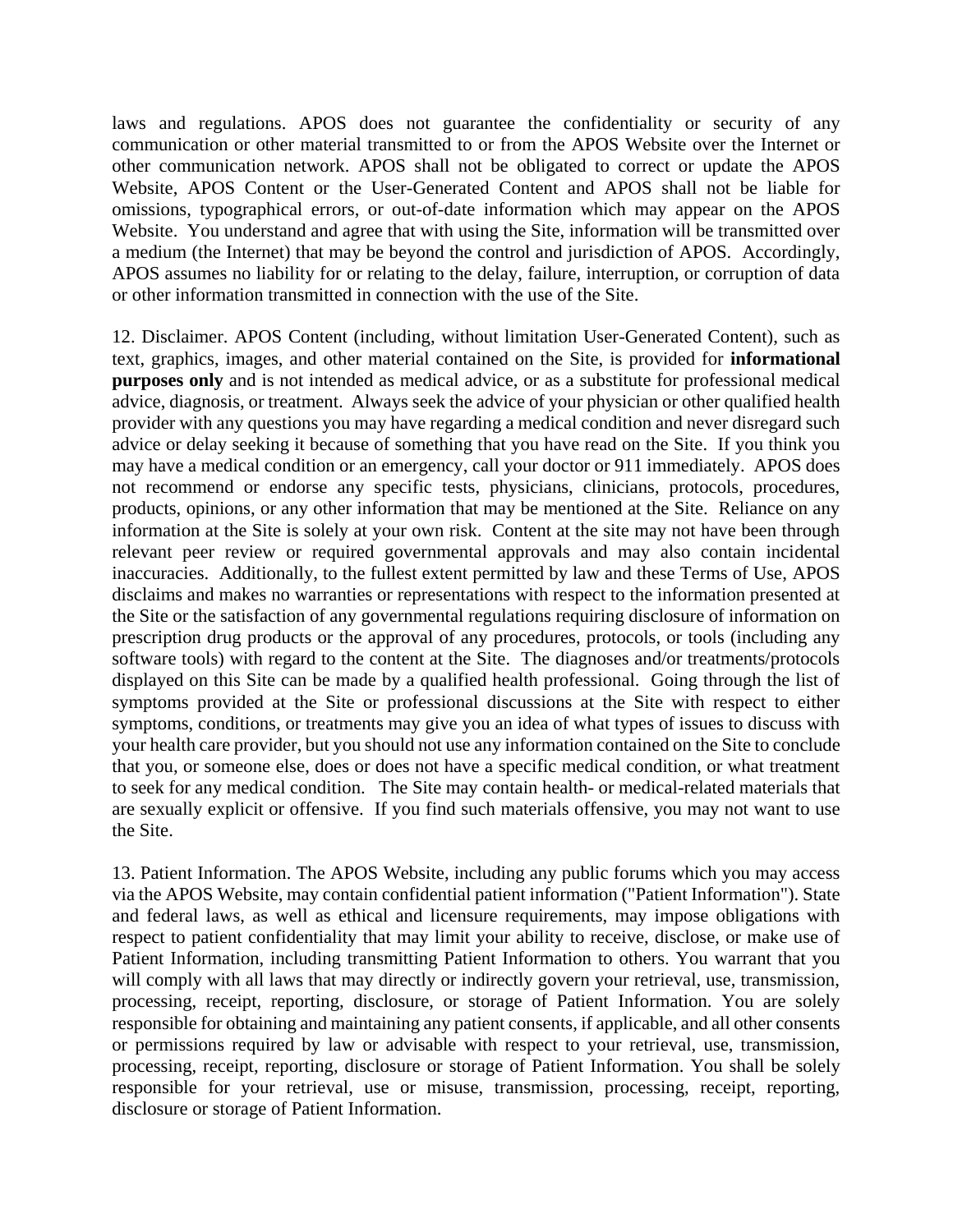14. Third Party Information. The APOS Website may feature materials, information, products, and services provided by third parties. Any such information, including but not limited to articles, press clippings, opinions, advice, statements, services, offers, User-Generated Content or other information made available by third parties such as content providers and other users of the APOS Website are those of the respective third party and not of APOS or its affiliates. APOS makes no representation with respect to, nor does it guarantee or endorse, the quality, non-infringement, accuracy, completeness, timeliness, or reliability of such third-party materials, information, services or products.

15. Advertisers. The APOS Website may contain advertisements of third parties. The inclusion of advertisements on the APOS Website does not imply endorsement of the advertised products or services by APOS. APOS shall not be responsible for any loss or damage of any kind incurred as a result of the presence of such advertisements on the APOS Website. Further, APOS shall not be responsible or liable for the statements or conduct of any third-party advertisers appearing on the APOS Website. You shall be solely responsible for any correspondence or transactions you have with any third party advertisers.

16. Links to Third Party websites. The APOS Website may provide links (including any link through an on-line banner advertisement) to other sites on the Internet for your convenience. These other sites are maintained by third parties over which APOS exercises no control. The appearance of any such third-party links (provided by APOS or by a third party) is not intended to endorse any particular company or product. If you decide to access any of the third-party sites linked to the APOS Website, you do so entirely at your own risk.

17. Links to APOS Website and APOS Content. Links posted by third parties to the APOS Website and/or APOS Content may not use APOS trademark or logo and shall not suggest that APOS promotes or otherwise endorses any third-party products, business relationships, services, causes, campaigns, websites, content, or information. Any links to any portion of the APOS Website shall be the responsibility of the linking party. APOS reserves the right to require any linking party to disable or remove any link that violates APOS's rights or causes interruption or deterioration of APOS Content.

18. Warranties Disclaimed. THE APOS WEBSITE AND APOS CONTENT ARE PROVIDED "AS IS" AND "AS AVAILABLE." NEITHER APOS, ITS AFFILIATES, SUBSIDIARIES, EMPLOYEES, OFFICERS, OR TRUSTEES NOR ANY OF ITS AGENTS, REPRESENTATIVES, SUPPLIERS, ADVERTISERS, PROMOTIONAL PARTNERS, OR LICENSORS (COLLECTIVELY "APOS PARTIES") PROVIDE ANY EXPRESS OR IMPLIED REPRESENTATION OR WARRANTY OF ANY KIND, INCLUDING WITHOUT LIMITATION, ANY REPRESENTATION OR WARRANTY THAT (i) THE APOS WEBSITE OR APOS CONTENT, OR ANY RESULTS THAT MAY BE OBTAINED BY YOU, ARE COMPLETE, ACCURATE, RELIABLE OR NON-INFRINGING; (ii) ACCESS TO THE APOS WEBSITE WILL BE UNINTERRUPTED, TIMELY, SECURE, OR ERROR FREE; (iii) THE QUALITY OF ANY PRODUCTS, SERVICES, INFORMATION OR OTHER MATERIAL PURCHASED OR OBTAINED BY YOU THROUGH THE APOS WEBSITE WILL MEET YOUR EXPECTATIONS; OR (iv) APOS CONTENT WILL REMAIN UNCHANGED OR ACCESSIBLE ON THE APOS WEBSITE. ALL WARRANTIES, EXPRESS OR IMPLIED, ARE DISCLAIMED TO THE FULLEST EXTENT PERMITTED BY LAW INCLUDING,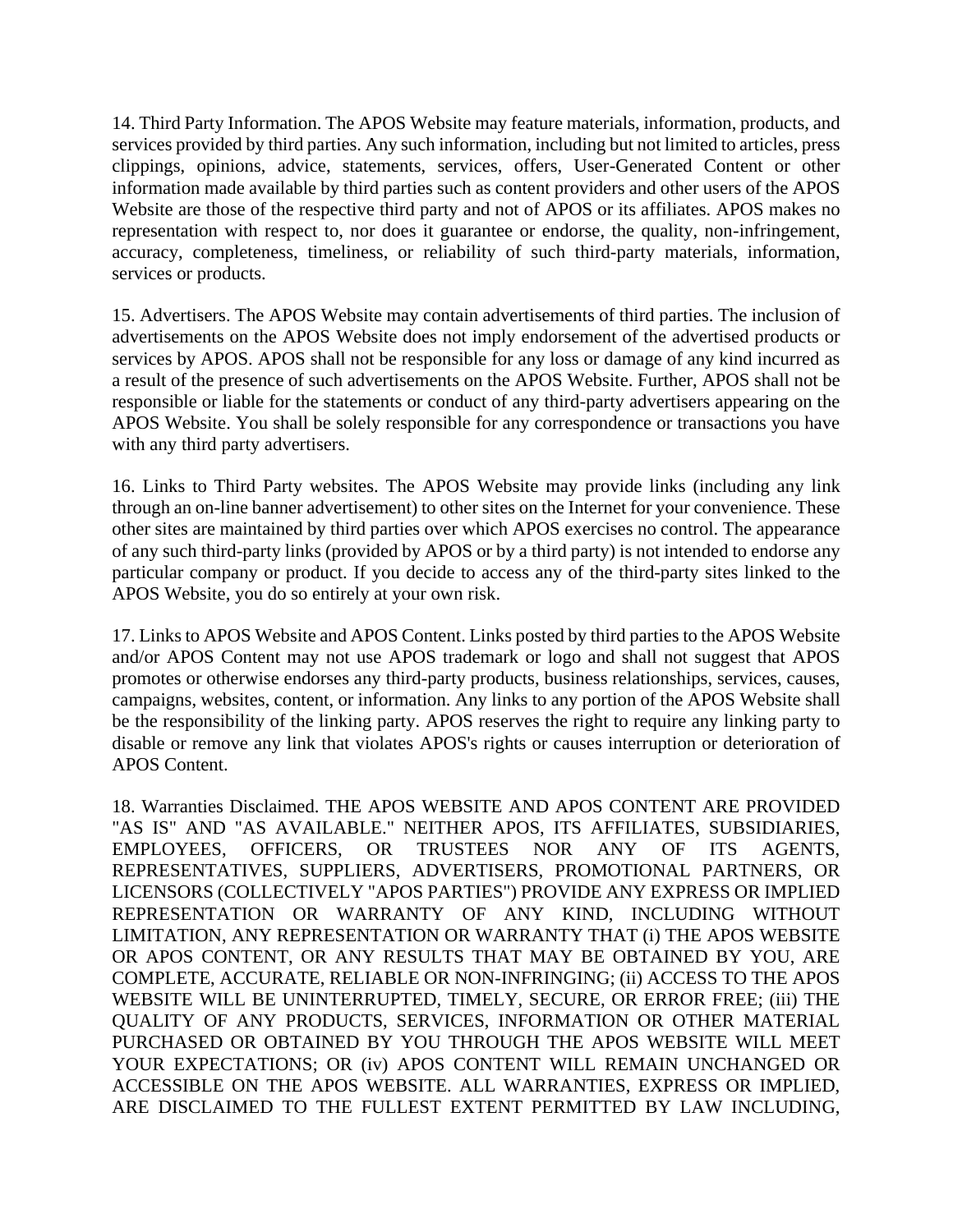WITHOUT LIMITATION, ANY WARRANTY OF MERCHANTABILITY, FITNESS FOR A PARTICULAR PURPOSE, AND/OR NON-INFRINGEMENT OF INTELLECTUAL PROPERTY.

19. Limitation of Liability. APOS PARTIES SHALL NOT BE LIABLE, AND DISCLAIM ANY LIABILITY, FOR ANY CLAIM, LOSS OR DAMAGE, DIRECT OR INDIRECT, INCLUDING, WITHOUT LIMITATION, COMPENSATORY, CONSEQUENTIAL, INCIDENTAL, INDIRECT, SPECIAL, EXEMPLARY OR PUNITIVE DAPOSGES OF ANY KIND WHATSOEVER IN CONNECTION WITH, AS A RESULT OF, OR ARISING (i) OUT OF THE USE OF OR INABILITY TO USE THE APOS WEBSITE AND/OR ANY APOS CONTENT; (ii) FROM ANY INTERRUPTION IN THE AVAILABILITY OF THE APOS WEBSITE AND/OR APOS CONTENT; (iii) FROM ANY LOSS OF DATA AND/OR FROM ANY EQUIPMENT FAILURE; (iv) OUT OF THE PROCUREMENT OF SUBSTITUTE GOODS OR SERVICES RESULTING FROM ANY PROBLEMS WITH THE GOODS, CONTENT AND/OR SERVICES PURCHASED OR OBTAINED FROM THE APOS WEBSITE, OR TRANSACTIONS ENTERED INTO, THROUGH OR FROM THE APOS WEBSITE; (v) FROM UNAUTHORIZED ACCESS TO OR ALTERATION OF YOUR TRANSMISSIONS OR DATA; (vi) FROM STATEMENTS OR CONDUCT OF ANY THIRD PARTY ON THE APOS WEBSITE; (vii) FROM ANY DELAY OR FAILURE OF THE APOS WEBSITE ARISING OUT OF CAUSES BEYOND APOS'S CONTROL; (viii) OUT OF THE USE OF, REFERENCE TO, OR RELIANCE ON, APOS CONTENT; (ix) OUT OF ANY THIRD PARTY MATERIALS, INFORMATION, PRODUCTS AND SERVICES CONTAINED ON, OR ACCESSED THROUGH, THE APOS WEBSITE (x) OUT OF ANY CONTENT, MATERIALS, ACCURACY OF INFORMATION, AND/OR QUALITY OF THE PRODUCTS, SERVICES OR MATERIALS PROVIDED BY OR ADVERTISED ON THIRD PARTY WEBSITES; OR (xi) OUT OF ANY OTHER MATTER RELATING TO THE APOS WEBSITE OR APOS CONTENT.

In the event you are dissatisfied with, or dispute, these Terms of Use, the APOS Website and/or APOS Content, your sole right and exclusive remedy is to terminate your use of the APOS Website, even if that right or remedy is deemed to fail of its essential purpose. You confirm that APOS has no other obligation, liability or responsibility to you or any other party.

20. Exclusions permitted by law. SOME JURISDICTIONS DO NOT ALLOW THE EXCLUSION OF CERTAIN WARRANTIES OR CONDITIONS OR THE LIMITATION OR EXCLUSION OF LIABILITY FOR LOSS OR DAMAGE CAUSED BY NEGLIGENCE, BREACH OF CONTRACT OR BREACH OF IMPLIED TERMS, OR INCIDENTAL OR CONSEQUENTIAL DAPOSGES. ACCORDINGLY, ONLY THE ABOVE LIMITATIONS IN SECTIONS 18 AND 19 WHICH ARE LAWFUL IN YOUR JURISDICTION WILL APPLY TO YOU AND APOS'S LIABILITY WILL BE LIMITED TO THE MAXIMUM EXTENT PERMITTED BY LAW.

21. Indemnification. To the fullest extent permitted by law, you shall defend, indemnify, and hold harmless APOS Parties from and against all claims arising from or in any way related to your use of the APOS Website and/or APOS Content, a violation by you of these Terms of Use, or any other actions connected with your use of the APOS Website and/or APOS Content, including any liability or expense, losses, damages (actual and consequential), suits, judgments, litigation costs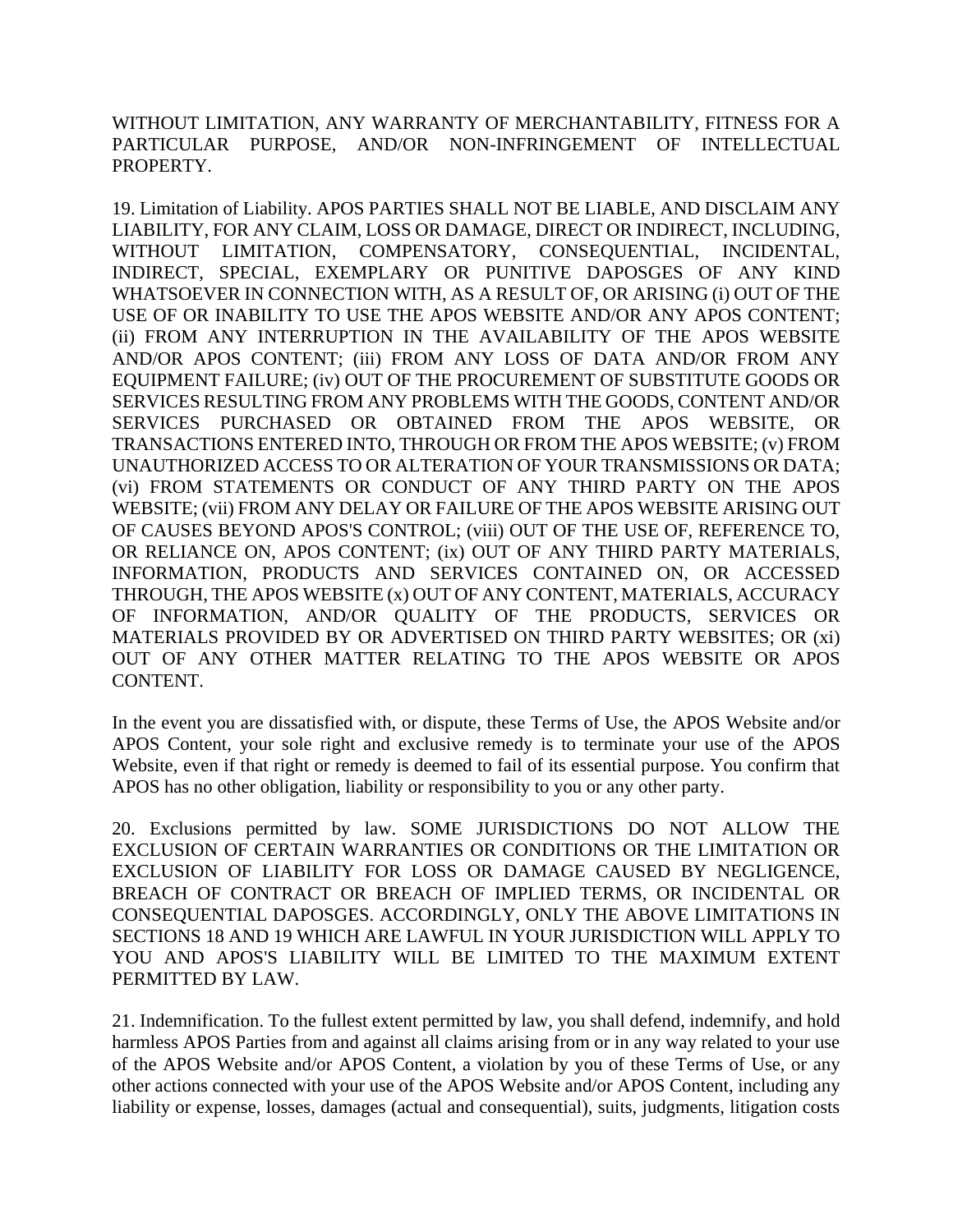and attorneys' fees. APOS will provide prompt written notice of any such claims, but failure to provide such notice will not release you from any of your obligations pursuant to this Section except to the extent that you are actually prejudiced by such failure and will not relieve you from any other liability that you may have to APOS Parties other than under this Section.

22. Term and Termination. These Terms of Use will take effect at the time you begin using the APOS Website. APOS reserves the right, with or without notice, at any time and for any reason to deny you access to the APOS Website or to any portion thereof, and to terminate these Terms of Use. These Terms of Use will terminate automatically if you fail to comply with the terms set forth herein. You may terminate these Terms of Use at any time by ceasing to use APOS website, but all applicable provisions of these Terms of Use will survive such termination. Upon termination, you must destroy all copies of any portion of the APOS Website, including any APOS Content, in your possession.

23. Arbitration; Venue. Any controversy or claim ("Claim") you have arising out of or relating to these Terms of Use shall be resolved by a single impartial arbitrator pursuant to proceedings administered by the American Arbitration Association under its rules for resolution of commercial disputes. Any such Claim shall be brought solely by you as an individual and not as part of, or as a representative of, a class. The arbitration shall be held in Nashville, Tennessee. All submissions to the arbitrator, the proceedings and the award shall be confidential. The arbitration shall be conducted on an expedited basis with minimal discovery. The arbitrator's award shall be final and binding. The courts of the State of Tennessee and/or the United States District Court for the Middle District of Tennessee shall have exclusive jurisdiction and venue over (i) any action concerning the enforcement of an arbitration award, or (ii) if arbitration is not permitted by law, then any Claim you have arising out of or relating to these Terms of Use. You agree to unconditionally and irrevocably submit to the exclusive jurisdiction and venue of such courts and you will not object to such jurisdiction and venue on the grounds of lack of personal jurisdiction, inconvenient forum or otherwise. EACH PARTY IRREVOCABLY WAIVES ANY AND ALL RIGHT TO TRIAL BY JURY IN ANY LEGAL PROCEEDING ARISING OUT OF OR RELATED TO THESE TERMS OF USE. APOS reserves all rights and remedies available to it, in law or equity, with respect to any matter relating to these Terms of Use.

Neither party consents or agrees to any arbitration on a class or representative basis, and the arbitrator shall have no authority to proceed with arbitration on a class or representative basis. No arbitration will be consolidated with any other arbitration proceeding without the consent of all parties. Any claim or controversy as to the enforceability of this arbitration provision's restriction on your right to participate in or pursue class action or classwide arbitration shall be brought only in the United States District Court for the Middle District of Tennessee or any State of Tennessee court located in Davidson County, Tennessee.

24. Governing Law. These Terms of Use and all matters regarding your use of the APOS Website shall be governed by, construed in accordance with, and enforced under the laws of the United States of American and the State of Tennessee applicable to contracts made and executed and wholly performed in the State of Tennessee, without regard to choose of law principles. Neither the Uniform Computer Information Transaction Act nor the United Nations Convention on Contracts for International Sale of Goods apply and their applicability is expressly excluded.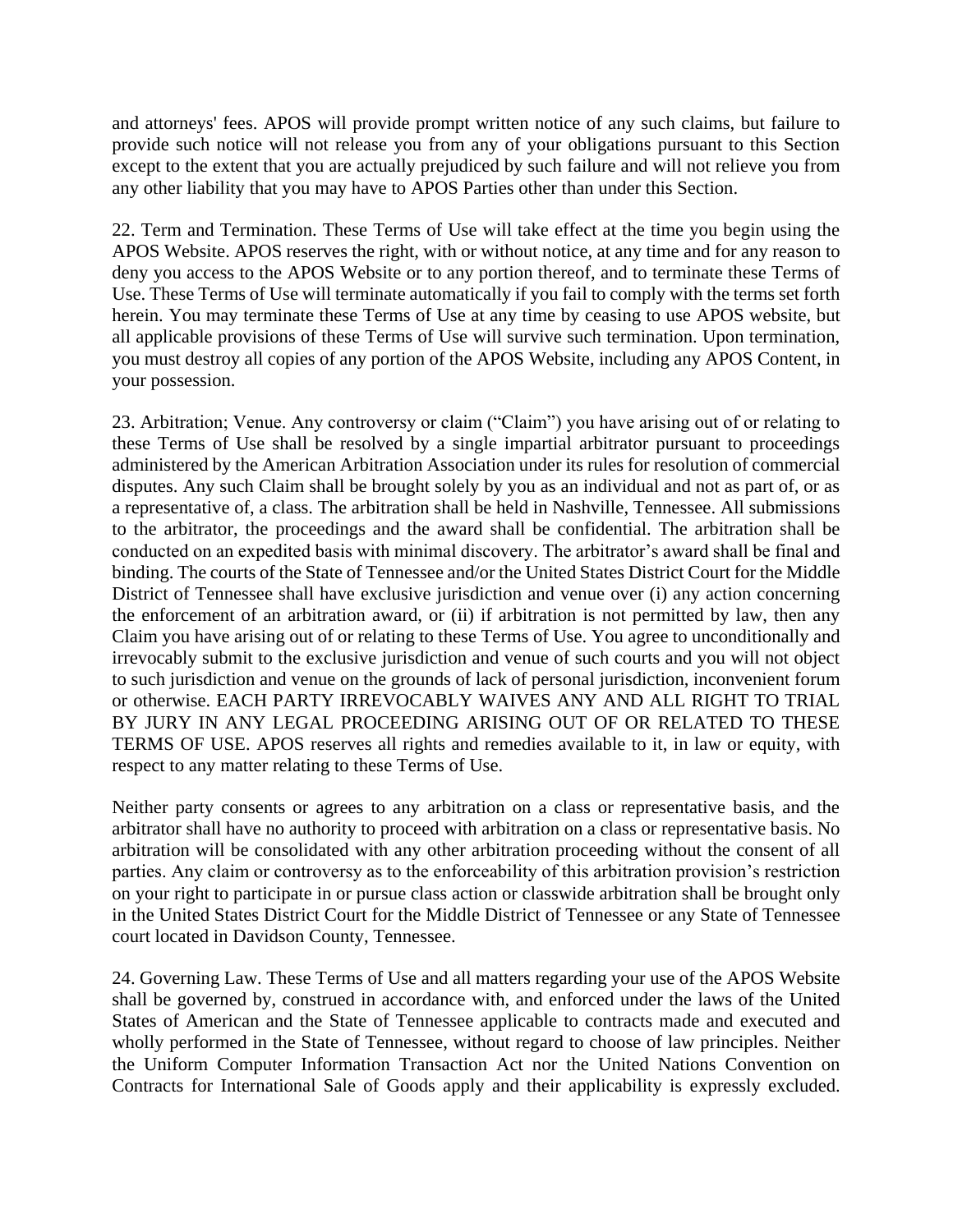Printed copies of any and all agreements and/or notices in electronic form shall be admissible in any legal, investigative or regulatory proceedings.

25. Waiver and Severability. The failure of APOS to exercise or enforce any right or provision in these Terms of Use shall not constitute a waiver of such right or provision. If any provision of these Terms of Use is found by a court of competent jurisdiction to be invalid, illegal, or unenforceable, such provision shall be enforced to the fullest extent of the law, and all other provisions shall remain in full force and effect.

26. Complete Agreement. These Terms of Use, together with any revisions, any Additional Terms or Conditions incorporated by reference, and any Click-through Agreement, constitutes the entire agreement between you and APOS relating to the APOS Website and its use by you, and supersedes any previous written or oral communication regarding use of the APOS Website.

27. Contact Information. If you have any questions or concerns regarding these Terms of Use or the APOS Website, please visit our "Contact Us" page.

28. Statute of Limitations. Regardless of any statute or law to the contrary, any claim or cause of action arising out of or related to your use of the APOS Website must be filed by you within one (1) year after such claim or cause of action arose or be forever barred.

29. Use of APOS Website and APOS Content outside of the United States. APOS makes no claims regarding access or use of the APOS Website or APOS Content outside of the United States. If you use or access the APOS Website or APOS Content outside of the United States, you do so at your own risk and are responsible for compliance with the laws and regulations of your jurisdiction as well as these Terms of Use.

30. Notice and Takedown Procedures/Copyright Agent. If you believe any materials accessible on or from the Site infringe your copyright, you may request removal of those materials (or access thereto) from this web site by contacting APOS's copyright agent (identified below) and providing the following information:

- a) Identification of the copyrighted work that you believe to be infringed. Please describe the work, and where possible include a copy or the location (e.g., URL) of an authorized version of the work.
- b) Identification of the material that you believe to be infringing and its location. Please describe the material, and provide us with its URL or any other pertinent information that will allow us to locate the material.
- c) Your name, address, telephone number and (if available) e-mail address.
- d) A statement that you have a good faith belief that the complained of use of the materials is not authorized by the copyright owner, its agent, or the law.
- e) A statement that the information that you have supplied is accurate, and indicating that "under penalty of perjury," you are the copyright owner or are authorized to act on the copyright owner's behalf.